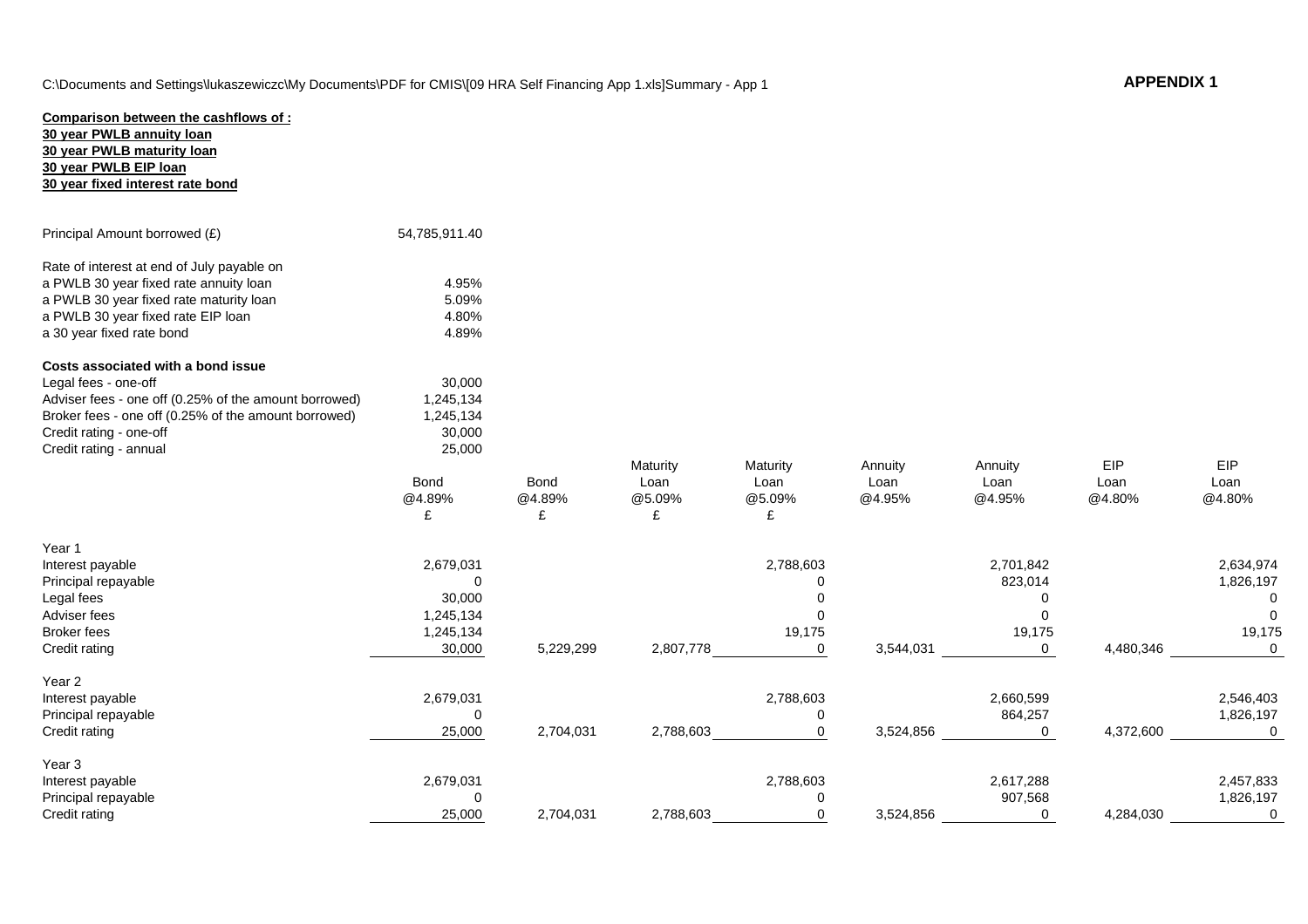| Year 4<br>Interest payable<br>Principal repayable<br>Creeit rating            | 2,679,031<br>$\mathbf 0$<br>25,000 | 2,704,031 | 2,788,603 | 2,788,603<br>0<br>$\mathbf 0$           | 3,524,856 | 2,571,808<br>953,048<br>$\mathbf 0$      | 4,195,460 | 2,369,263<br>1,826,197<br>$\overline{0}$ |
|-------------------------------------------------------------------------------|------------------------------------|-----------|-----------|-----------------------------------------|-----------|------------------------------------------|-----------|------------------------------------------|
| Year 5<br>Interest payable<br>Principal repayable<br>Credit rating            | 2,679,031<br>$\mathbf 0$<br>25,000 | 2,704,031 | 2,788,603 | 2,788,603<br>0<br>$\mathbf 0$           | 3,524,856 | 2,524,048<br>1,000,808<br>$\overline{0}$ | 4,106,889 | 2,280,692<br>1,826,197<br>$\overline{0}$ |
| Year 6<br>Interest payable<br>Principal repayable<br>Credit rating            | 2,679,031<br>$\pmb{0}$<br>25,000   | 2,704,031 | 2,788,603 | 2,788,603<br>0<br>$\mathbf 0$           | 3,524,856 | 2,473,895<br>1,050,961<br>$\mathbf 0$    | 4,018,318 | 2,192,121<br>1,826,197<br>$\overline{0}$ |
| Year 7<br>Interest payable<br>Principal repayable<br>Credit rating            | 2,679,031<br>$\mathbf 0$<br>25,000 | 2,704,031 | 2,788,603 | 2,788,603<br>$\mathbf 0$<br>$\mathbf 0$ | 3,524,856 | 2,421,229<br>1,103,627<br>$\mathbf{0}$   | 3,929,748 | 2,103,551<br>1,826,197<br>$\mathbf 0$    |
| Year <sub>8</sub><br>Interest payable<br>Principal repayable<br>Credit rating | 2,679,031<br>0<br>25,000           | 2,704,031 | 2,788,603 | 2,788,603<br>0<br>$\mathbf 0$           | 3,524,856 | 2,365,924<br>1,158,932<br>$\overline{0}$ | 3,841,177 | 2,014,980<br>1,826,197<br>$\mathbf 0$    |
| Year 9<br>Interest payable<br>Principal repayable<br>Credit rating            | 2,679,031<br>$\pmb{0}$<br>25,000   | 2,704,031 | 2,788,603 | 2,788,603<br>0<br>$\mathbf 0$           | 3,524,856 | 2,307,846<br>1,217,010<br>$\mathbf 0$    | 3,752,606 | 1,926,409<br>1,826,197<br>$\overline{0}$ |
| Year 10<br>Interest payable<br>Principal repayable<br>Credit rating           | 2,679,031<br>$\mathbf 0$<br>25,000 | 2,704,031 | 2,788,603 | 2,788,603<br>$\mathbf 0$<br>$\mathbf 0$ | 3,524,856 | 2,246,859<br>1,277,997<br>$\overline{0}$ | 3,664,036 | 1,837,839<br>1,826,197<br>$\mathbf 0$    |
| Year 11<br>Interest payable<br>Principal repayable<br>Credit rating           | 2,679,031<br>$\mathbf 0$<br>25,000 | 2,704,031 | 2,788,603 | 2,788,603<br>$\mathbf 0$<br>$\mathbf 0$ | 3,524,856 | 2,182,815<br>1,342,041<br>$\mathbf 0$    | 3,575,466 | 1,749,269<br>1,826,197<br>$\overline{0}$ |
| Year 12<br>Interest payable<br>Principal repayable<br>Credit rating           | 2,679,031<br>$\mathbf 0$<br>25,000 | 2,704,031 | 2,788,603 | 2,788,603<br>0<br>$\mathbf 0$           | 3,524,856 | 2,115,563<br>1,409,293<br>$\mathsf 0$    | 3,486,895 | 1,660,698<br>1,826,197<br>$\overline{a}$ |
| Year 13<br>Interest payable<br>Principal repayable                            | 2,679,031<br>$\mathbf 0$           |           |           | 2,788,603<br>0                          |           | 2,044,938<br>1,479,918                   |           | 1,572,127<br>1,826,197                   |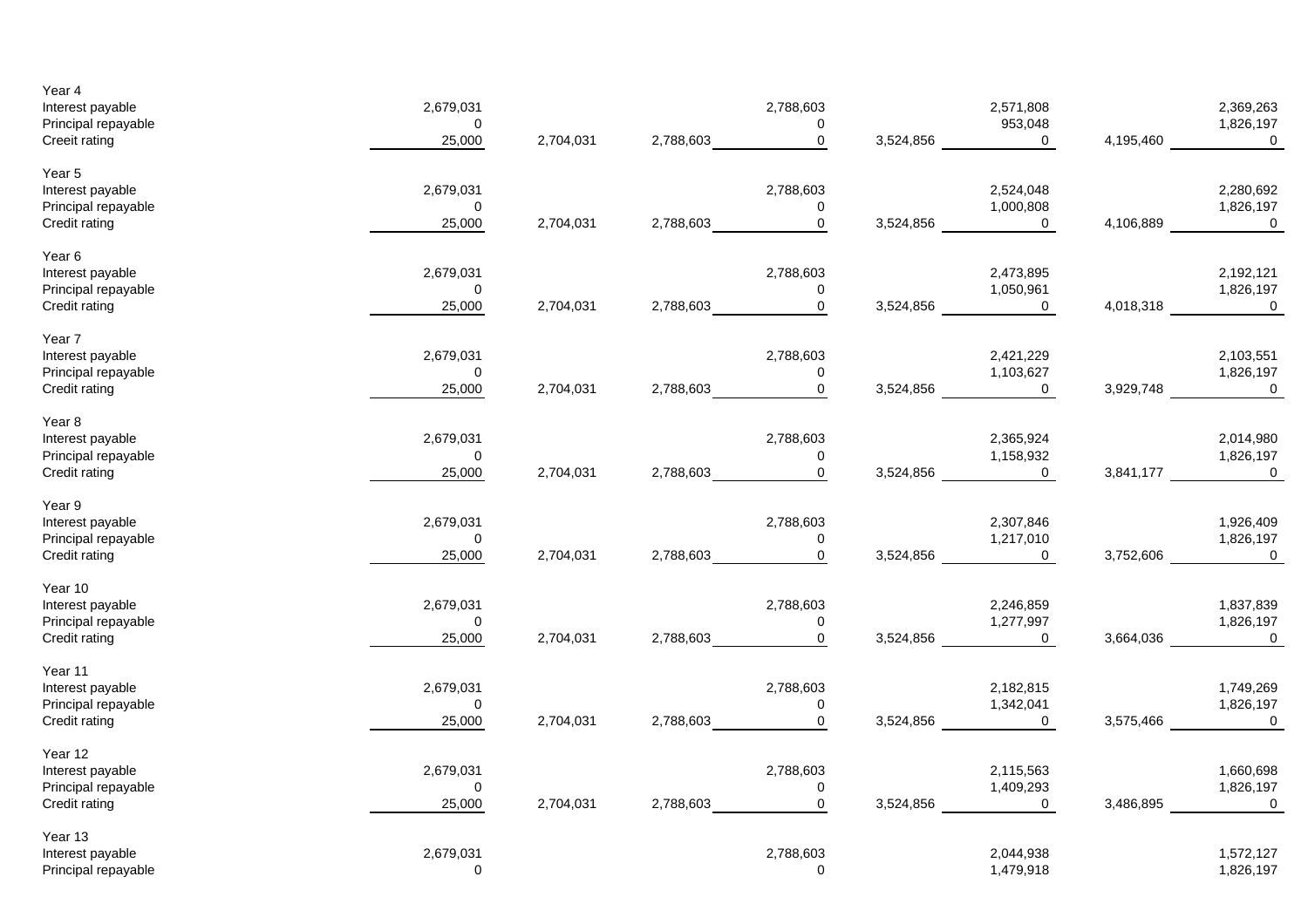| Year 14<br>2,679,031<br>2,788,603<br>1,970,777<br>1,483,557<br>Principal repayable<br>$\mathbf 0$<br>1,554,079<br>1,826,197<br>0<br>$\mathbf 0$<br>Credit rating<br>25,000<br>2,704,031<br>2,788,603<br>3,524,856<br>0<br>3,309,754<br>$\boldsymbol{0}$<br>Year 15<br>2,679,031<br>2,788,603<br>1,892,897<br>1,394,986<br>Interest payable<br>Principal repayable<br>$\mathbf 0$<br>0<br>1,631,959<br>1,826,197<br>Credit rating<br>2,704,031<br>$\mathbf 0$<br>25,000<br>2,788,603<br>3,524,856<br>0<br>3,221,183<br>$\boldsymbol{0}$<br>Year 16<br>2,679,031<br>2,788,603<br>1,811,116<br>1,306,416<br>Interest payable<br>Principal repayable<br>1,713,740<br>1,826,197<br>$\mathbf 0$<br>0<br>2,704,031<br>2,788,603<br>$\mathbf 0$<br>Credit rating<br>25,000<br>3,524,856<br>0<br>3,132,613<br>$\boldsymbol{0}$<br>Year 17<br>2,679,031<br>2,788,603<br>1,725,236<br>1,217,845<br>Interest payable<br>Principal repayable<br>$\pmb{0}$<br>1,799,620<br>1,826,197<br>$\mathbf 0$<br>$\mathbf 0$<br>Credit rating<br>25,000<br>2,704,031<br>2,788,603<br>3,524,856<br>$\mathbf 0$<br>3,044,042<br>$\mathbf 0$<br>Year 18<br>2,679,031<br>2,788,603<br>1,635,052<br>1,129,275<br>Interest payable<br>1,889,804<br>1,826,197<br>Principal repayable<br>$\mathbf 0$<br>0<br>$\pmb{0}$<br>25,000<br>2,704,031<br>2,788,603<br>3,524,856<br>$\mathbf 0$<br>2,955,472<br>$\overline{\phantom{0}}$<br>Credit rating<br>Year 19<br>2,679,031<br>2,788,603<br>1,540,350<br>1,040,704<br>Interest payable<br>1,984,506<br>1,826,197<br>Principal repayable<br>$\mathbf 0$<br>0<br>$\mathbf 0$<br>25,000<br>2,704,031<br>2,788,603<br>3,524,856<br>$\overline{0}$<br>2,866,901<br>$\mathbf 0$<br>Credit rating<br>Year 20<br>2,679,031<br>2,788,603<br>1,440,901<br>952,133<br>Interest payable<br>Principal repayable<br>2,083,955<br>1,826,197<br>$\pmb{0}$<br>0<br>$\mathbf 0$<br>25,000<br>2,704,031<br>2,788,603<br>2,778,330<br>$\mathbf 0$<br>Credit rating<br>3,524,856<br>$\mathbf 0$<br>Year 21<br>Interest payable<br>2,679,031<br>2,788,603<br>1,336,468<br>863,563<br>Principal repayable<br>2,188,388<br>1,826,197<br>$\mathbf 0$<br>0<br>$\overline{a}$<br>3,524,856<br>$\overline{0}$<br>2,689,760<br>$\overline{\mathbf{0}}$<br>Credit rating<br>25,000<br>2,704,031<br>2,788,603<br>Year 22<br>2,679,031<br>2,788,603<br>1,226,803<br>774,993<br>Interest payable<br>Principal repayable<br>2,298,053<br>1,826,197<br>$\mathbf 0$<br>$\Omega$<br>$\mathbf 0$<br>Credit rating<br>25,000<br>2,704,031<br>2,788,603<br>3,524,856<br>2,601,190<br>$\mathbf 0$<br>0 | Credit rating    | 25,000 | 2,704,031 | 2,788,603 | $\mathbf 0$ | 3,524,856 | $\mathsf{O}\xspace$ | 3,398,324 | $\mathbf 0$ |
|----------------------------------------------------------------------------------------------------------------------------------------------------------------------------------------------------------------------------------------------------------------------------------------------------------------------------------------------------------------------------------------------------------------------------------------------------------------------------------------------------------------------------------------------------------------------------------------------------------------------------------------------------------------------------------------------------------------------------------------------------------------------------------------------------------------------------------------------------------------------------------------------------------------------------------------------------------------------------------------------------------------------------------------------------------------------------------------------------------------------------------------------------------------------------------------------------------------------------------------------------------------------------------------------------------------------------------------------------------------------------------------------------------------------------------------------------------------------------------------------------------------------------------------------------------------------------------------------------------------------------------------------------------------------------------------------------------------------------------------------------------------------------------------------------------------------------------------------------------------------------------------------------------------------------------------------------------------------------------------------------------------------------------------------------------------------------------------------------------------------------------------------------------------------------------------------------------------------------------------------------------------------------------------------------------------------------------------------------------------------------------------------------------------------------------------------------------------------------------------------------------------------------------------------------------------------------|------------------|--------|-----------|-----------|-------------|-----------|---------------------|-----------|-------------|
|                                                                                                                                                                                                                                                                                                                                                                                                                                                                                                                                                                                                                                                                                                                                                                                                                                                                                                                                                                                                                                                                                                                                                                                                                                                                                                                                                                                                                                                                                                                                                                                                                                                                                                                                                                                                                                                                                                                                                                                                                                                                                                                                                                                                                                                                                                                                                                                                                                                                                                                                                                            | Interest payable |        |           |           |             |           |                     |           |             |
|                                                                                                                                                                                                                                                                                                                                                                                                                                                                                                                                                                                                                                                                                                                                                                                                                                                                                                                                                                                                                                                                                                                                                                                                                                                                                                                                                                                                                                                                                                                                                                                                                                                                                                                                                                                                                                                                                                                                                                                                                                                                                                                                                                                                                                                                                                                                                                                                                                                                                                                                                                            |                  |        |           |           |             |           |                     |           |             |
|                                                                                                                                                                                                                                                                                                                                                                                                                                                                                                                                                                                                                                                                                                                                                                                                                                                                                                                                                                                                                                                                                                                                                                                                                                                                                                                                                                                                                                                                                                                                                                                                                                                                                                                                                                                                                                                                                                                                                                                                                                                                                                                                                                                                                                                                                                                                                                                                                                                                                                                                                                            |                  |        |           |           |             |           |                     |           |             |
|                                                                                                                                                                                                                                                                                                                                                                                                                                                                                                                                                                                                                                                                                                                                                                                                                                                                                                                                                                                                                                                                                                                                                                                                                                                                                                                                                                                                                                                                                                                                                                                                                                                                                                                                                                                                                                                                                                                                                                                                                                                                                                                                                                                                                                                                                                                                                                                                                                                                                                                                                                            |                  |        |           |           |             |           |                     |           |             |
|                                                                                                                                                                                                                                                                                                                                                                                                                                                                                                                                                                                                                                                                                                                                                                                                                                                                                                                                                                                                                                                                                                                                                                                                                                                                                                                                                                                                                                                                                                                                                                                                                                                                                                                                                                                                                                                                                                                                                                                                                                                                                                                                                                                                                                                                                                                                                                                                                                                                                                                                                                            |                  |        |           |           |             |           |                     |           |             |
|                                                                                                                                                                                                                                                                                                                                                                                                                                                                                                                                                                                                                                                                                                                                                                                                                                                                                                                                                                                                                                                                                                                                                                                                                                                                                                                                                                                                                                                                                                                                                                                                                                                                                                                                                                                                                                                                                                                                                                                                                                                                                                                                                                                                                                                                                                                                                                                                                                                                                                                                                                            |                  |        |           |           |             |           |                     |           |             |
|                                                                                                                                                                                                                                                                                                                                                                                                                                                                                                                                                                                                                                                                                                                                                                                                                                                                                                                                                                                                                                                                                                                                                                                                                                                                                                                                                                                                                                                                                                                                                                                                                                                                                                                                                                                                                                                                                                                                                                                                                                                                                                                                                                                                                                                                                                                                                                                                                                                                                                                                                                            |                  |        |           |           |             |           |                     |           |             |
|                                                                                                                                                                                                                                                                                                                                                                                                                                                                                                                                                                                                                                                                                                                                                                                                                                                                                                                                                                                                                                                                                                                                                                                                                                                                                                                                                                                                                                                                                                                                                                                                                                                                                                                                                                                                                                                                                                                                                                                                                                                                                                                                                                                                                                                                                                                                                                                                                                                                                                                                                                            |                  |        |           |           |             |           |                     |           |             |
|                                                                                                                                                                                                                                                                                                                                                                                                                                                                                                                                                                                                                                                                                                                                                                                                                                                                                                                                                                                                                                                                                                                                                                                                                                                                                                                                                                                                                                                                                                                                                                                                                                                                                                                                                                                                                                                                                                                                                                                                                                                                                                                                                                                                                                                                                                                                                                                                                                                                                                                                                                            |                  |        |           |           |             |           |                     |           |             |
|                                                                                                                                                                                                                                                                                                                                                                                                                                                                                                                                                                                                                                                                                                                                                                                                                                                                                                                                                                                                                                                                                                                                                                                                                                                                                                                                                                                                                                                                                                                                                                                                                                                                                                                                                                                                                                                                                                                                                                                                                                                                                                                                                                                                                                                                                                                                                                                                                                                                                                                                                                            |                  |        |           |           |             |           |                     |           |             |
|                                                                                                                                                                                                                                                                                                                                                                                                                                                                                                                                                                                                                                                                                                                                                                                                                                                                                                                                                                                                                                                                                                                                                                                                                                                                                                                                                                                                                                                                                                                                                                                                                                                                                                                                                                                                                                                                                                                                                                                                                                                                                                                                                                                                                                                                                                                                                                                                                                                                                                                                                                            |                  |        |           |           |             |           |                     |           |             |
|                                                                                                                                                                                                                                                                                                                                                                                                                                                                                                                                                                                                                                                                                                                                                                                                                                                                                                                                                                                                                                                                                                                                                                                                                                                                                                                                                                                                                                                                                                                                                                                                                                                                                                                                                                                                                                                                                                                                                                                                                                                                                                                                                                                                                                                                                                                                                                                                                                                                                                                                                                            |                  |        |           |           |             |           |                     |           |             |
|                                                                                                                                                                                                                                                                                                                                                                                                                                                                                                                                                                                                                                                                                                                                                                                                                                                                                                                                                                                                                                                                                                                                                                                                                                                                                                                                                                                                                                                                                                                                                                                                                                                                                                                                                                                                                                                                                                                                                                                                                                                                                                                                                                                                                                                                                                                                                                                                                                                                                                                                                                            |                  |        |           |           |             |           |                     |           |             |
|                                                                                                                                                                                                                                                                                                                                                                                                                                                                                                                                                                                                                                                                                                                                                                                                                                                                                                                                                                                                                                                                                                                                                                                                                                                                                                                                                                                                                                                                                                                                                                                                                                                                                                                                                                                                                                                                                                                                                                                                                                                                                                                                                                                                                                                                                                                                                                                                                                                                                                                                                                            |                  |        |           |           |             |           |                     |           |             |
|                                                                                                                                                                                                                                                                                                                                                                                                                                                                                                                                                                                                                                                                                                                                                                                                                                                                                                                                                                                                                                                                                                                                                                                                                                                                                                                                                                                                                                                                                                                                                                                                                                                                                                                                                                                                                                                                                                                                                                                                                                                                                                                                                                                                                                                                                                                                                                                                                                                                                                                                                                            |                  |        |           |           |             |           |                     |           |             |
|                                                                                                                                                                                                                                                                                                                                                                                                                                                                                                                                                                                                                                                                                                                                                                                                                                                                                                                                                                                                                                                                                                                                                                                                                                                                                                                                                                                                                                                                                                                                                                                                                                                                                                                                                                                                                                                                                                                                                                                                                                                                                                                                                                                                                                                                                                                                                                                                                                                                                                                                                                            |                  |        |           |           |             |           |                     |           |             |
|                                                                                                                                                                                                                                                                                                                                                                                                                                                                                                                                                                                                                                                                                                                                                                                                                                                                                                                                                                                                                                                                                                                                                                                                                                                                                                                                                                                                                                                                                                                                                                                                                                                                                                                                                                                                                                                                                                                                                                                                                                                                                                                                                                                                                                                                                                                                                                                                                                                                                                                                                                            |                  |        |           |           |             |           |                     |           |             |
|                                                                                                                                                                                                                                                                                                                                                                                                                                                                                                                                                                                                                                                                                                                                                                                                                                                                                                                                                                                                                                                                                                                                                                                                                                                                                                                                                                                                                                                                                                                                                                                                                                                                                                                                                                                                                                                                                                                                                                                                                                                                                                                                                                                                                                                                                                                                                                                                                                                                                                                                                                            |                  |        |           |           |             |           |                     |           |             |
|                                                                                                                                                                                                                                                                                                                                                                                                                                                                                                                                                                                                                                                                                                                                                                                                                                                                                                                                                                                                                                                                                                                                                                                                                                                                                                                                                                                                                                                                                                                                                                                                                                                                                                                                                                                                                                                                                                                                                                                                                                                                                                                                                                                                                                                                                                                                                                                                                                                                                                                                                                            |                  |        |           |           |             |           |                     |           |             |
|                                                                                                                                                                                                                                                                                                                                                                                                                                                                                                                                                                                                                                                                                                                                                                                                                                                                                                                                                                                                                                                                                                                                                                                                                                                                                                                                                                                                                                                                                                                                                                                                                                                                                                                                                                                                                                                                                                                                                                                                                                                                                                                                                                                                                                                                                                                                                                                                                                                                                                                                                                            |                  |        |           |           |             |           |                     |           |             |
|                                                                                                                                                                                                                                                                                                                                                                                                                                                                                                                                                                                                                                                                                                                                                                                                                                                                                                                                                                                                                                                                                                                                                                                                                                                                                                                                                                                                                                                                                                                                                                                                                                                                                                                                                                                                                                                                                                                                                                                                                                                                                                                                                                                                                                                                                                                                                                                                                                                                                                                                                                            |                  |        |           |           |             |           |                     |           |             |
|                                                                                                                                                                                                                                                                                                                                                                                                                                                                                                                                                                                                                                                                                                                                                                                                                                                                                                                                                                                                                                                                                                                                                                                                                                                                                                                                                                                                                                                                                                                                                                                                                                                                                                                                                                                                                                                                                                                                                                                                                                                                                                                                                                                                                                                                                                                                                                                                                                                                                                                                                                            |                  |        |           |           |             |           |                     |           |             |
|                                                                                                                                                                                                                                                                                                                                                                                                                                                                                                                                                                                                                                                                                                                                                                                                                                                                                                                                                                                                                                                                                                                                                                                                                                                                                                                                                                                                                                                                                                                                                                                                                                                                                                                                                                                                                                                                                                                                                                                                                                                                                                                                                                                                                                                                                                                                                                                                                                                                                                                                                                            |                  |        |           |           |             |           |                     |           |             |
|                                                                                                                                                                                                                                                                                                                                                                                                                                                                                                                                                                                                                                                                                                                                                                                                                                                                                                                                                                                                                                                                                                                                                                                                                                                                                                                                                                                                                                                                                                                                                                                                                                                                                                                                                                                                                                                                                                                                                                                                                                                                                                                                                                                                                                                                                                                                                                                                                                                                                                                                                                            |                  |        |           |           |             |           |                     |           |             |
|                                                                                                                                                                                                                                                                                                                                                                                                                                                                                                                                                                                                                                                                                                                                                                                                                                                                                                                                                                                                                                                                                                                                                                                                                                                                                                                                                                                                                                                                                                                                                                                                                                                                                                                                                                                                                                                                                                                                                                                                                                                                                                                                                                                                                                                                                                                                                                                                                                                                                                                                                                            |                  |        |           |           |             |           |                     |           |             |
|                                                                                                                                                                                                                                                                                                                                                                                                                                                                                                                                                                                                                                                                                                                                                                                                                                                                                                                                                                                                                                                                                                                                                                                                                                                                                                                                                                                                                                                                                                                                                                                                                                                                                                                                                                                                                                                                                                                                                                                                                                                                                                                                                                                                                                                                                                                                                                                                                                                                                                                                                                            |                  |        |           |           |             |           |                     |           |             |
|                                                                                                                                                                                                                                                                                                                                                                                                                                                                                                                                                                                                                                                                                                                                                                                                                                                                                                                                                                                                                                                                                                                                                                                                                                                                                                                                                                                                                                                                                                                                                                                                                                                                                                                                                                                                                                                                                                                                                                                                                                                                                                                                                                                                                                                                                                                                                                                                                                                                                                                                                                            |                  |        |           |           |             |           |                     |           |             |
|                                                                                                                                                                                                                                                                                                                                                                                                                                                                                                                                                                                                                                                                                                                                                                                                                                                                                                                                                                                                                                                                                                                                                                                                                                                                                                                                                                                                                                                                                                                                                                                                                                                                                                                                                                                                                                                                                                                                                                                                                                                                                                                                                                                                                                                                                                                                                                                                                                                                                                                                                                            |                  |        |           |           |             |           |                     |           |             |
|                                                                                                                                                                                                                                                                                                                                                                                                                                                                                                                                                                                                                                                                                                                                                                                                                                                                                                                                                                                                                                                                                                                                                                                                                                                                                                                                                                                                                                                                                                                                                                                                                                                                                                                                                                                                                                                                                                                                                                                                                                                                                                                                                                                                                                                                                                                                                                                                                                                                                                                                                                            |                  |        |           |           |             |           |                     |           |             |
|                                                                                                                                                                                                                                                                                                                                                                                                                                                                                                                                                                                                                                                                                                                                                                                                                                                                                                                                                                                                                                                                                                                                                                                                                                                                                                                                                                                                                                                                                                                                                                                                                                                                                                                                                                                                                                                                                                                                                                                                                                                                                                                                                                                                                                                                                                                                                                                                                                                                                                                                                                            |                  |        |           |           |             |           |                     |           |             |
|                                                                                                                                                                                                                                                                                                                                                                                                                                                                                                                                                                                                                                                                                                                                                                                                                                                                                                                                                                                                                                                                                                                                                                                                                                                                                                                                                                                                                                                                                                                                                                                                                                                                                                                                                                                                                                                                                                                                                                                                                                                                                                                                                                                                                                                                                                                                                                                                                                                                                                                                                                            |                  |        |           |           |             |           |                     |           |             |
|                                                                                                                                                                                                                                                                                                                                                                                                                                                                                                                                                                                                                                                                                                                                                                                                                                                                                                                                                                                                                                                                                                                                                                                                                                                                                                                                                                                                                                                                                                                                                                                                                                                                                                                                                                                                                                                                                                                                                                                                                                                                                                                                                                                                                                                                                                                                                                                                                                                                                                                                                                            |                  |        |           |           |             |           |                     |           |             |
|                                                                                                                                                                                                                                                                                                                                                                                                                                                                                                                                                                                                                                                                                                                                                                                                                                                                                                                                                                                                                                                                                                                                                                                                                                                                                                                                                                                                                                                                                                                                                                                                                                                                                                                                                                                                                                                                                                                                                                                                                                                                                                                                                                                                                                                                                                                                                                                                                                                                                                                                                                            |                  |        |           |           |             |           |                     |           |             |
|                                                                                                                                                                                                                                                                                                                                                                                                                                                                                                                                                                                                                                                                                                                                                                                                                                                                                                                                                                                                                                                                                                                                                                                                                                                                                                                                                                                                                                                                                                                                                                                                                                                                                                                                                                                                                                                                                                                                                                                                                                                                                                                                                                                                                                                                                                                                                                                                                                                                                                                                                                            |                  |        |           |           |             |           |                     |           |             |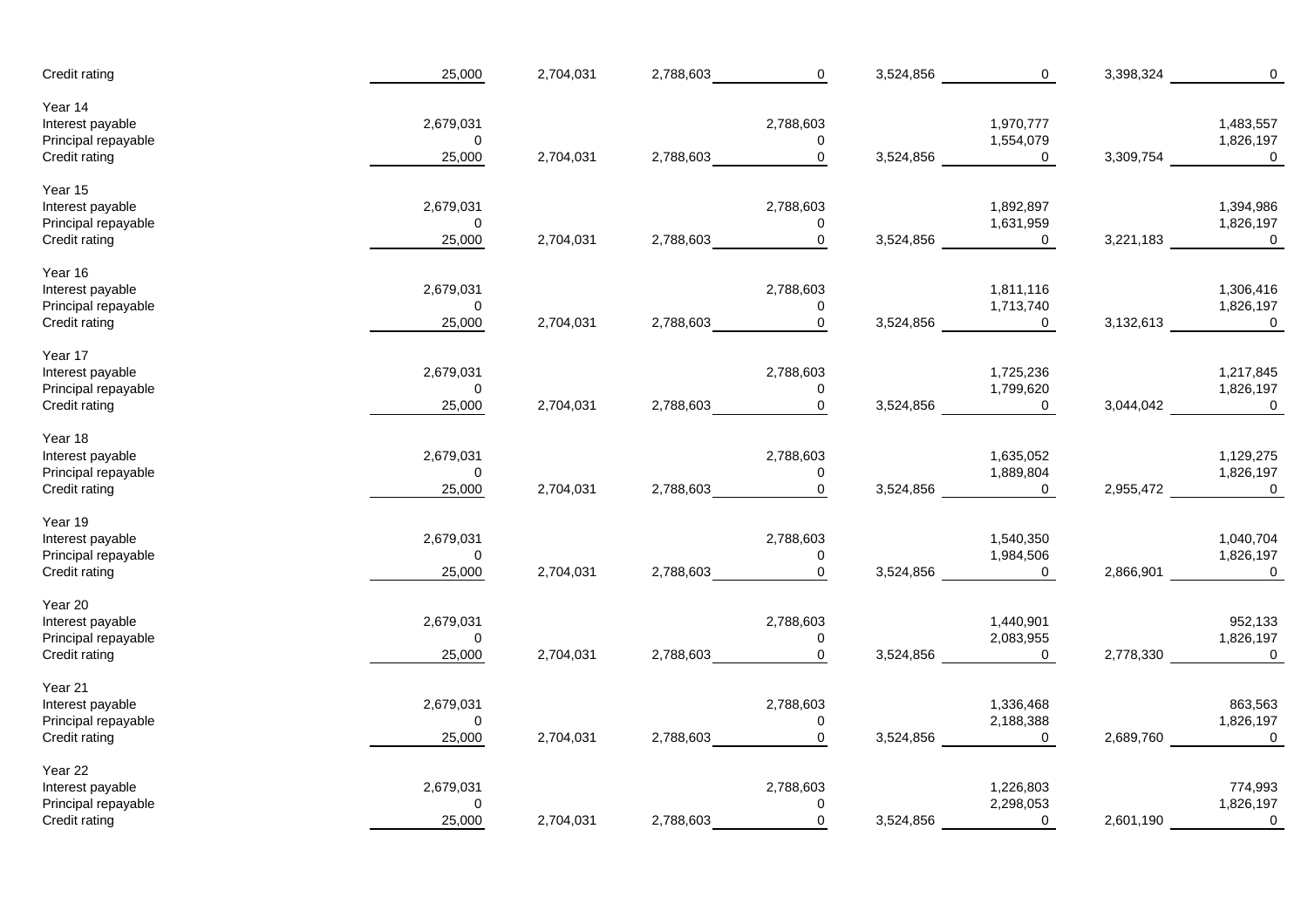| NPV of repayments                                                   |                                    |                            |                                |                                               |                               |                                                     |                          |                                                 |
|---------------------------------------------------------------------|------------------------------------|----------------------------|--------------------------------|-----------------------------------------------|-------------------------------|-----------------------------------------------------|--------------------------|-------------------------------------------------|
| Check                                                               |                                    | 138,432,111                | 138,443,998                    |                                               | 105,745,685                   |                                                     | 95,306,941               |                                                 |
| <b>TOTAL</b>                                                        |                                    | 138,432,109<br><b>BOND</b> | 138,463,176<br><b>MATURITY</b> |                                               | 105,764,860<br><b>ANNUITY</b> |                                                     | 95,326,116<br><b>EIP</b> |                                                 |
| Credit rating                                                       | 25,000                             | 57,489,942                 | 57,574,514                     | $\overline{0}$                                | 3,524,856                     | $\overline{0}$                                      | 1,892,625                | $\mathbf 0$                                     |
| Year 30<br>Interest payable<br>Principal repayable                  | 2,679,031<br>54,785,911            |                            |                                | 2,788,603<br>54,785,911                       |                               | 126,672<br>3,398,184                                |                          | 66,428<br>1,826,197                             |
| Year 29<br>Interest payable<br>Principal repayable<br>Credit rating | 2,679,031<br>$\mathbf 0$<br>25,000 | 2,704,031                  | 2,788,603                      | 2,788,603<br>$\mathbf 0$<br>$\mathbf 0$       | 3,524,856                     | 288,837<br>3,236,019<br>$\mathbf 0$                 | 1,981,196                | 154,999<br>1,826,197<br>$\mathbf 0$             |
| Year 28<br>Interest payable<br>Principal repayable<br>Credit rating | 2,679,031<br>$\pmb{0}$<br>25,000   | 2,704,031                  | 2,788,603                      | 2,788,603<br>0<br>$\overline{0}$              | 3,524,856                     | 208,745<br>3,316,111<br>$\overline{0}$              | 2,069,766                | 243,569<br>1,826,197<br>$\mathbf 0$             |
| Year 27<br>Interest payable<br>Principal repayable<br>Credit rating | 2,679,031<br>$\mathbf 0$<br>25,000 | 2,704,031                  |                                | 2,788,603<br>$\mathbf 0$<br>2,788,603 0       | 3,524,856                     | 590,321<br>2,934,535<br>$\mathbf 0$                 | 2,158,336                | 332,139<br>1,826,197                            |
| Year 26<br>Interest payable<br>Principal repayable<br>Credit rating | 2,679,031<br>0<br>25,000           | 2,704,031                  | 2,788,603                      | 2,788,603<br>0<br>$\overline{0}$              | 3,524,856                     | 730,360<br>2,794,496<br>$\Omega$                    | 2,246,907                | 420,710<br>1,826,197<br>$\mathbf 0$             |
| Year 25<br>Interest payable<br>Principal repayable<br>Credit rating | 2,679,031<br>0<br>25,000           | 2,704,031                  | 2,788,603                      | 2,788,603<br>0<br>$\mathbf 0$<br>$-1,826,197$ | 3,524,856                     | 863,717<br>2,661,139<br>$\overline{0}$<br>3,524,856 | 2,335,478                | 509,281<br>1,826,197<br>$\overline{0}$          |
| Year 24<br>Interest payable<br>Principal repayable<br>Credit rating | 2,679,031<br>$\pmb{0}$<br>25,000   | 2,704,031                  | 2,788,603                      | 2,788,603<br>$\mathbf 0$<br>$\mathbf 0$       | 3,524,856                     | 990,709<br>2,534,147<br>$\mathbf 0$                 | 2,424,048                | 597,851<br>1,826,197<br>$\overline{\mathbf{0}}$ |
| Year 23<br>Interest payable<br>Principal repayable<br>Credit rating | 2,679,031<br>$\mathbf 0$<br>25,000 | 2,704,031                  | 2,788,603                      | 2,788,603<br>0<br>$\mathbf 0$                 | 3,524,856                     | 1,111,641<br>2,413,215<br>$\overline{0}$            | 2,512,619                | 686,422<br>1,826,197<br>$\mathbf 0$             |

45,965,075 44,716,334 46,047,959 46,661,220

at 6.5%